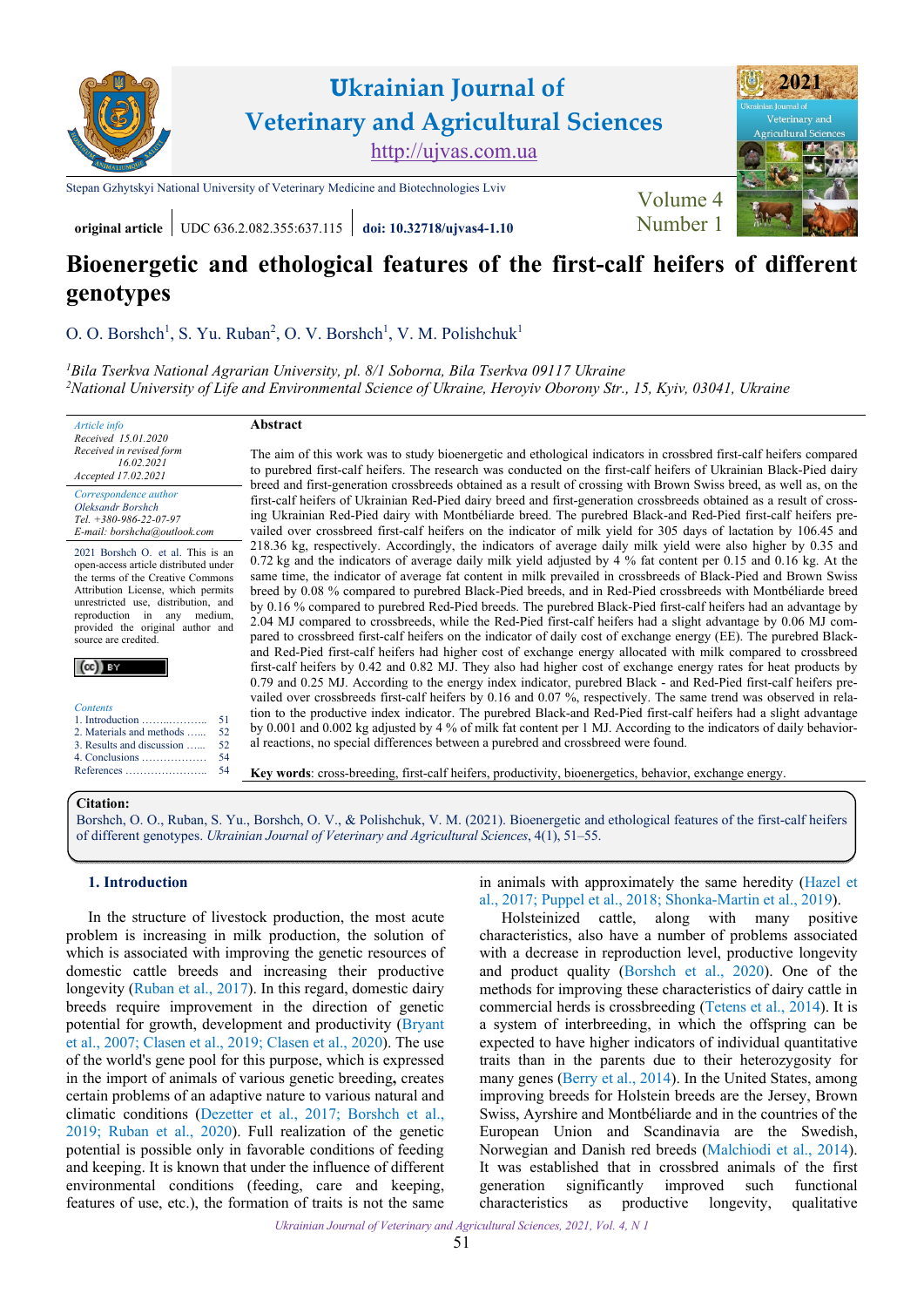<span id="page-1-0"></span>composition of milk, reproduction indicators [\(Borshch et al.,](#page-3-0) [2018\)](#page-3-0).

It is known that the development of any organism feature is determined by heredity (genotype) and living conditions. The quantitative characteristics that include milk productivity and the qualitative composition of milk are usually judged by phenotype. A common condition for all metabolic reactions in ruminants is using energy, heat, the only source of which in the body is the adenosine monophosphate compound. In contrast to organizational and technological factors, biological factors are used much less in assessing the energy efficiency of food production. Therefore, the study of milk productivity at the level of energy consumption of the body, food activity and environmental influences has theoretical and practical significance.

The aim of this work was to study bioenergetic and ethological indicators in crossbred first-calf heifers compared to purebred first-calf heifers.

### **2. Materials and methods**

The research was conducted on the first-calf heifers of Ukrainian Black-Pied dairy breed and first-generation crossbreeds obtained as a result of crossing with Brown Swiss breed in LLC ARE "Mykhailivske", in Mykhailivka village (49°11'52" N, 28°43'29" E) of Vinnytsia district, Vinnytsia region, as well as, on the first-calf heifers of Ukrainian Red-Pied dairy breed and first-generation crossbreeds obtained as a result of crossing Ukrainian Red-Pied dairy with Montbéliarde breed in LLC "Azorel", in Mukhivtsi village (48°57'01" N, 28°47'09" E) of Nemyrivskyi district, Vinnytsia region. Two groups of purebred and crossbreed heifers were formed in both farms, one with the number of 25 (ALLC "Mykhailivske") and the other with 20 (LLC "Azorel") heads in each. The same type

#### **Table 1**

Productive signs of first-calf heifers of various origins  $(M \pm m)$ 

of year-round cows feeding with complete feed mixtures is used in both farms.

The surface area of cows' bodies was determined by the Fox and Tylutki, 1998, method:

$$
SA = 0.09 \times SBW^{0.67}
$$

Where SA is the surface area of the body  $M^2$ ;

SBW – live weight, kg.

The daily cows behavior was studied according to the method to which during 2 consecutive days every 10 minutes in experimental groups, the number of cows were recorded which actively or passively consumed food, rested standing or lying near the feeder or on the litter, moved, consumed water during the observation period.

All data are presented as the means±standard error of the mean. Student's *t*-test was used to estimate statistical significance of the obtained values. Data were considered significant at  $P < 0.05$ ,  $P < 0.01$ ,  $P < 0.001$ .

#### **3. Results and discussion**

According to the results of Table 1, the purebred Blackand Red-Pied first-calf heifers prevailed over crossbreed first-calf heifers on the indicator of milk yield for 305 days of lactation by 106.45 and 218.36 kg. Accordingly, the average indicators of daily milk yield was also higher by 0.35 and 0.72 kg and the average indicators of daily milk yield adjusted by 4 % fat content per 0.15 and 0.16 kg. At the same time, the indicator of average fat content in milk prevailed over in crossbreeds of Black-Pied and Brown Swiss breeds by 0.08 % compared to purebred Black-Pied breeds, and in Red-Pied crossbreeds with the Montbéliarde breed by 0.16 % compared to purebred Red-Pied breeds. According to the indicator of average live weight, the purebred Black-Pied first-calf heifers prevailed over crossbreed first-calf heifers by 18.35 kg, while Red-Pied first-calf heifers were inferior to crossbreed first-calf heifers by 21.22 kg.

|                                                                                                                         | Breed, pedigree     |                                    |                     |                               |  |
|-------------------------------------------------------------------------------------------------------------------------|---------------------|------------------------------------|---------------------|-------------------------------|--|
| Indicator                                                                                                               | Black-Pied dairy    | $\frac{1}{2}$ Black-Pied dairy and | Red-Pied dairy      | 1/2 Red-Pied dairy and        |  |
|                                                                                                                         |                     | $\frac{1}{2}$ Brown Swiss          |                     | 1/2 Montbéliarde              |  |
|                                                                                                                         | $n = 25$            | $n = 25$                           | $n = 20$            | $n = 20$                      |  |
| Live weight, kg                                                                                                         | $507.95 \pm 7.17$   | $489.60 \pm 6.58$                  | $510.39 \pm 6.25$   | $531.61 \pm 7.54^*$           |  |
| Milk yield for 305 days of lactation, kg                                                                                | $6302.81 \pm 33.29$ | $6196.36 \pm 28.43***$             | $6478.20 \pm 38.31$ | $6259.84 \pm 33.72***$        |  |
| Average daily milk yield, kg                                                                                            | $20.66 \pm 0.10$    | $20.31 \pm 0.09^*$                 | $21.24 \pm 0.17$    | $20.52 \pm 0.08$ **           |  |
| Average fat content in milk, %                                                                                          | $3.74 \pm 0.03$     | $3.82 \pm 0.09$                    | $3.73 \pm 0.05$     | $3.89 \pm 0.06$ <sup>**</sup> |  |
| Average daily milk yield is adjusted by                                                                                 | $16.59 \pm 0.34$    | $16.44 \pm 0.28$                   | $17.02 \pm 0.26$    | $16.86 \pm 0.21$              |  |
| 4% fat content, kg                                                                                                      |                     |                                    |                     |                               |  |
| Body surface area, $M^2$                                                                                                | $5.84 \pm 0.29$     | $5.71 \pm 0.23$                    | $5.86 \pm 0.19$     | $6.03 \pm 0.27$               |  |
| $N_{\text{obs}}$ : $\Phi > 0.05$ : $\ast \ast \Phi > 0.001$ as compared with Black Biad dairy and Bed Biad dairy groups |                     |                                    |                     |                               |  |

*Note:* \*P < 0.05; \*\*\*P < 0.001 as compared with Black-Pied dairy and Red-Pied dairy groups

In highly productive herds, cows should resting on average 50 % of their time per day, 21 % of eating feed, 4 % of drinking, etc ([Ruban et al., 2017](#page-4-0)). Special importance is given to rest in the lying position. The milk secretion improves during lying down because more blood passes through the udder. It was established that purebred Black-

and Red-Pied first-calf heifers slightly prevailed over crossbreed first-calf heifers on indicator in the lying down position by 1.7 and 0.3 % and feed consumption by 0.1 and 0.3%, respectively (fig. 1). Crossbreed first-calf heifers had slightly higher values for standing and motor behavior.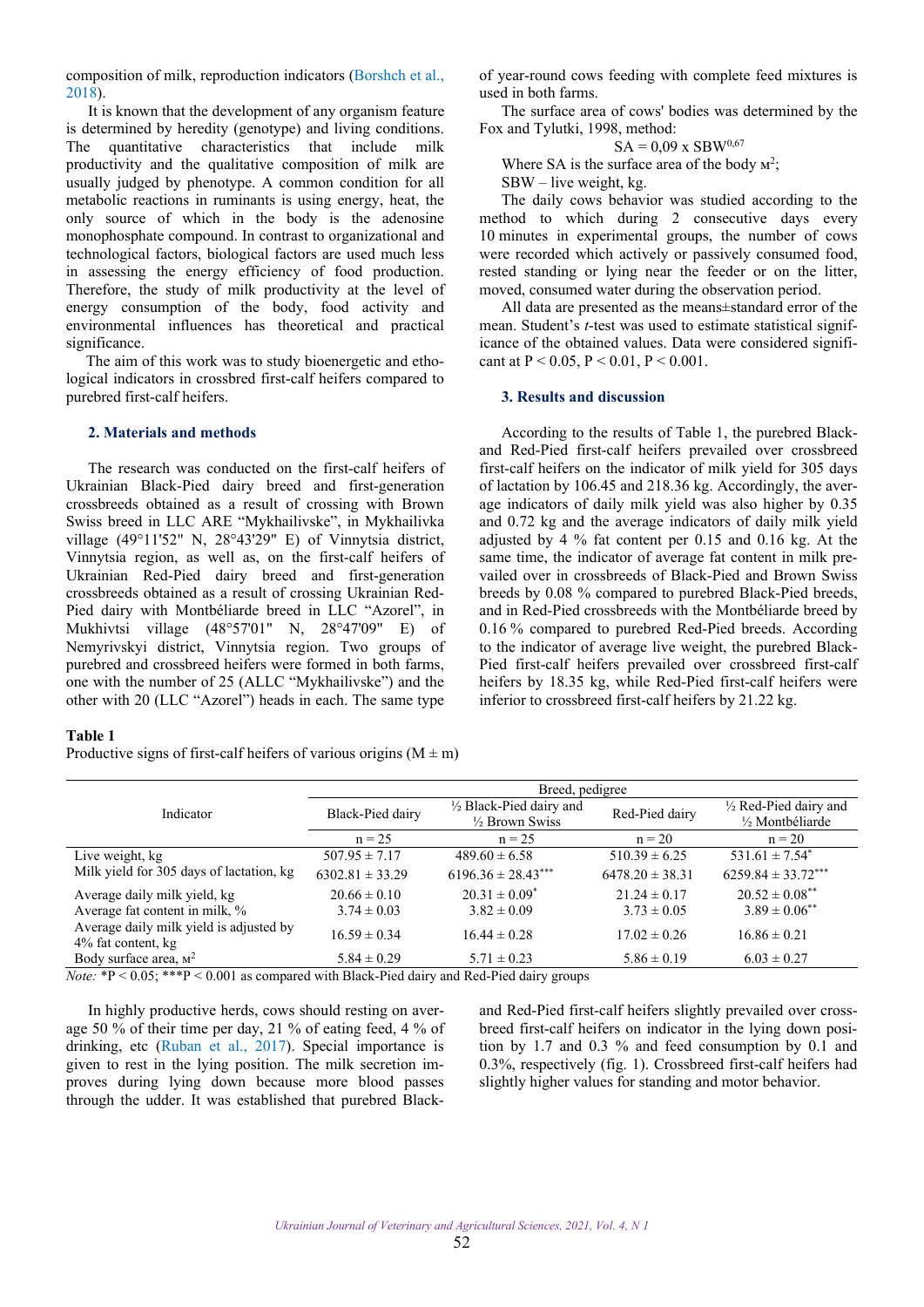

**Fig.1.** The main elements of the daily behavior of first-calf heifers of different origins

According to the indicator of daily cost of exchange energy (EE), purebred Black-Pied first-calf heifers had an advantage by 2.04 MJ compared to crossbreeds, while Red-Pied first-calf heifers had a slight advantage by 0.06 MJ compared to crossbreed first-calf heifers (Table 2).

The purebred Black-and Red-Pied first-calf heifers had higher cost of exchange energy allocated with milk compared to crossbreed first-calf heifers by 0.42 and 0.82 MJ. They also had higher cost of exchange energy rates for heat products by 0.79 and 0.25 MJ. It was established that the cost of exchange energy for muscle activity prevailed over crossbreed first-calf heifers. Thus, in crossbreeds of Black-Pied and Brown Swiss cows, this indicator was higher by 0.02 MJ, and in crossbreeds of Red-Pied and Montbéliarde cows by 0.04 MJ compared to purebred cows. According to the indicator of basic metabolism, which directly depends on the body weight of animals, purebred Black-Pied first-calf heifers prevailed over crossbreeds by 0.85 MJ, and crossbreeds of Red-Pied and Montbéliarde cows prevailed over purebred first-calf heifers by 0.97 MJ.

#### **Table 2**

Structure of daily cost of exchange energy  $(M \pm m)$ 

|                                                      | Breed, pedigree             |                          |                    |                                                |  |
|------------------------------------------------------|-----------------------------|--------------------------|--------------------|------------------------------------------------|--|
| Indicator                                            | Black-Pied dairy            | 1/2 Black-Pied dairy and | Red-Pied dairy     | $\frac{1}{2}$ Red-Pied dairy and $\frac{1}{2}$ |  |
|                                                      |                             | 1/2 Brown Swiss          |                    | Montbéliarde                                   |  |
|                                                      | $n = 25$                    | $n = 25$                 | $n = 20$           | $n = 20$                                       |  |
| Exchange energy, MJ                                  | $139.77 \pm 2.33$           | $137.73 \pm 2.18$        | $141.88 \pm 1.79$  | $141.82 \pm 1.67$                              |  |
| Basic metabolism, MJ                                 | $31.35 \pm 0.24$            | $30.50 \pm 0.21^*$       | $31.47 \pm 0.26$   | $32.44 \pm 0.32^*$                             |  |
| - by 1 kg of live weight, MJ                         | $0.061 \pm 0.0006$          | $0.062 \pm 0.0005$       | $0.061 \pm 0.0004$ | $0.061 \pm 0.0003$                             |  |
| - by 1 kg of milk, MJ                                | $1.51 \pm 0.0014$           | $1.50\pm0.0011^{***}$    | $1.48 \pm 0.0015$  | $1.58 \pm 0.0021***$                           |  |
| - in % to exchange energy                            | 22.4                        | 22.1                     | 22.3               | 22.9                                           |  |
| Exchange energy allocated with milk,                 | $61.43 \pm 1.23$            | $61.01 \pm 1.28$         | $63.06 \pm 1.57$   | $62.24 \pm 1.41$                               |  |
| MJ                                                   |                             |                          |                    |                                                |  |
| - by 1 kg of live weight, MJ                         | $0.12 \pm 0.0009$           | $0.12 \pm 0.0013$        | $0.12 \pm 0.0017$  | $0.11 \pm 0.0015***$                           |  |
| - in % to exchange energy                            | 44                          | 44,3                     | 44,4               | 43.9                                           |  |
| Cost of exchange energy on muscle                    | $5.46 \pm 0.07$             | $5.48 \pm 0.07$          | $5.32 \pm 0.11$    | $5.36 \pm 0.10$                                |  |
| activity, MJ                                         |                             |                          |                    |                                                |  |
| - by 1 kg of milk, MJ                                | $0.264 \pm 0.0037$          | $0.269 \pm 0.0038$       | $0.250 \pm 0.0027$ | $0.261 \pm 0.0034^*$                           |  |
| - in % to exchange energy                            | 3.9                         | 4.0                      | 3.7                | 3.8                                            |  |
| Cost of exchange energy for heat                     | $41.53 \pm 0.74$            | $40.74 \pm 0.62$         | $42.03 \pm 0.55$   | $41.78 \pm 0.46$                               |  |
| products, MJ                                         |                             |                          |                    |                                                |  |
| - by 1 kg of live weight, MJ                         | $0.081 \pm 0.0020$          | $0.083 \pm 0.0009$       | $0.082 \pm 0.0014$ | $0.078 \pm 0.0009$                             |  |
| - by $1 \text{ m}^2$ of body surface area, MJ        | $7.11 \pm 0.11$             | $7.13 \pm 0.14$          | $7.17 \pm 0.09$    | $6.92 \pm 0.06$                                |  |
| -by 1 kg of milk, MJ                                 | $2.01 \pm 0.05$             | $2.00 \pm 0.04$          | $1.97 \pm 0.02$    | $2.03 \pm 0.03$                                |  |
| - in % to exchange energy                            | 29.7                        | 29.6                     | 29.6               | 29.4                                           |  |
| $\mathbf{r}$ .<br>$4D \times 007$ $444D \times 0001$ | $1 - 1$ m $1 - 1$ m $1 + 1$ | $1.72 \pm 1.72$          |                    |                                                |  |

*Note:* \*P < 0.05; \*\*\*P < 0.001 as compared with Black-Pied dairy and Red-Pied dairy groups

The amount of energy consumed per unit of livestock production and for supporting the body's vital functions allows us to determine the bioenergetic efficiency of various production technologies and characterizes their compliance with the biological needs of animals. Bioenergetic assessment of animals reflects the harmony of their development, so it is integrated and combines external, productive, technological and other features of the body. Therefore, in recent decades bioenergetic assessment has been used to evaluate technologies and technological processes and in selection

during evaluating breeds. The purebred Black-Pied first-calf heifers prevailed over crossbreed first-calf heifers on indicator of energy cost per 1 kg of 4th milk by 0.04 MJ, and energy cost per 1 MJ of milk energy by 0.13 MJ (table). However, the crossbreed first-calf heifers obtained from crossing Black-Pied and Brown Swiss breeds prevailed according to the indicator of the energy allocated with milk per 1 kg of live weight. The opposite results were observed in the other part of the experiment. The crossbreeds of Red-Pied and Montbéliarde breeds were prevailed by 0.09 MJ to purebred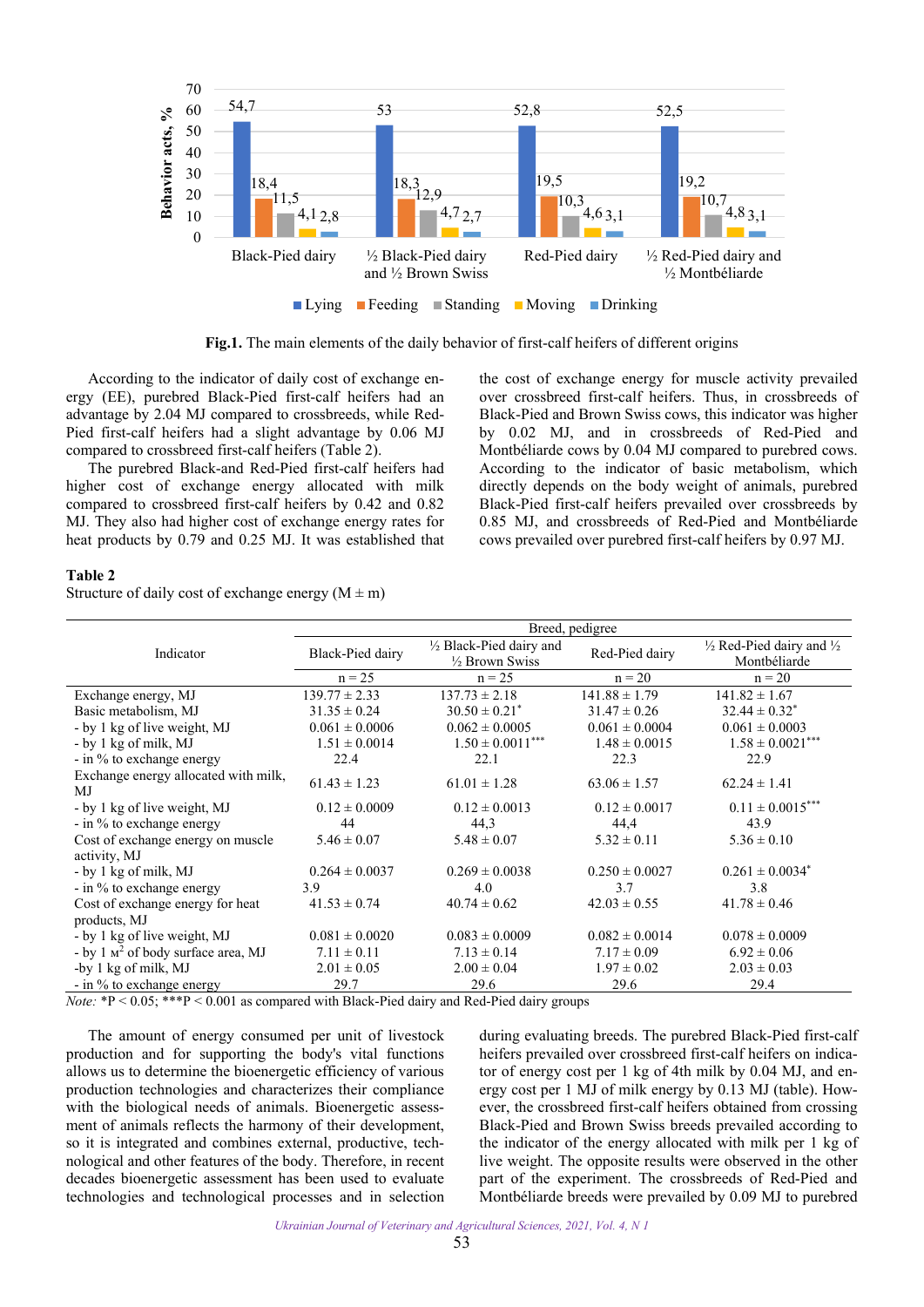<span id="page-3-0"></span>Red-Pied breeds on the indicator of energy cost per 1 kg of 4% of milk and by 0.03 MJ of energy cost per 1 MJ of milk energy. The purebred Red-Pied cows had higher indicators of energy allocated with milk per 1 kg of live weight by 0.025 MJ. According to the energy index indicator, which shows what part of net costs of energy feed is converted into milk energy, the purebred Black-and Red - Pied first-calf heifers prevailed over crossbreed first-calf heifers by 0.16 and 0.07 %. The same trend was observed in relation to the productive indicator index (milk production adjusted by 4% fat content, based on 1 MJ of net energy). The purebred

Black-and Red-Pied first-calf heifers had a slight advantage by 0.001 and 0.002 kg of milk fat content adjusted by 4 % per 1 MJ.

The research of feed dry matter consumption have shown that crossbreed first-calf heifers of Black-Pied and Brown Swiss breeds prevailed over purebred first-calf heifers by 0.14 kg, and Red-Pied and Montbéliarde first-calf heifers by 0.07 kg (table.). Feed conversion was higher in purebred Black- and Red-Pied first-calf heifers by 0.025 and 0.040 kg of milk/kg of feed dry matter, respectively.

#### **Table 3**

Bioenergetic characteristics of the first-calf heifers  $(M \pm m)$ 

|                                                           | Breed, pedigree   |                                                       |                   |                                                                |  |
|-----------------------------------------------------------|-------------------|-------------------------------------------------------|-------------------|----------------------------------------------------------------|--|
| Indicator                                                 | Black-Pied dairy  | 1/2 Black-Pied dairy and<br>$\frac{1}{2}$ Brown Swiss | Red-Pied dairy    | $\frac{1}{2}$ Red-Pied dairy and $\frac{1}{2}$<br>Montbéliarde |  |
|                                                           | $n = 25$          | $n = 25$                                              | $n = 20$          | $n = 20$                                                       |  |
| Live weight, kg                                           | $106.99 \pm 1.54$ | $104.08 \pm 1.39$                                     | $107.38 \pm 1.43$ | $110.71 \pm 1.59$                                              |  |
| Energy cost per 1 kg of 4 % of<br>milk, MJ                | $6.28 \pm 0.02$   | $6.24 \pm 0.01$                                       | $6.22 \pm 0.01$   | $6.31 \pm 0.02$                                                |  |
| Energy cost per 1 MJ of milk<br>energy, MJ                | $1.695 \pm 0.004$ | $1.682 \pm 0.004$                                     | $1.681 \pm 0.004$ | $1.711 \pm 0.006***$                                           |  |
| Energy allocated with milk per 1<br>kg of live weight, MJ | $0.574 \pm 0.004$ | $0.586 \pm 0.004***$                                  | $0.587 \pm 0.003$ | $0.562 \pm 0.002^{***}$                                        |  |
| Energy index, %                                           | 58.94             | 58.78                                                 | 59.50             | 58.43                                                          |  |
| Productive index, kg MAF (4%)/<br>MJ                      | 0.190             | 0.189                                                 | 0.192             | 0.189                                                          |  |

*Note:*  $*P < 0.05$ ;  $**P < 0.001$  as compared with Black-Pied dairy and Red-Pied dairy groups

# **Table 4**

Duration of feed and dry matter consumption in first-calf heifers of the studied breeds ( $M \pm m$ )

|                                          | Breed, pedigree  |                                                       |                  |                                            |  |
|------------------------------------------|------------------|-------------------------------------------------------|------------------|--------------------------------------------|--|
| Indicator                                | Black-Pied dairy | 1/2 Black-Pied dairy<br>and $\frac{1}{2}$ Brown Swiss | Red-Pied dairy   | 1/2 Red-Pied dairy and<br>1/2 Montbéliarde |  |
|                                          | $n = 25$         | $n = 25$                                              | $n = 20$         | $n = 20$                                   |  |
| Dry matter consumption per day, kg       | $19.78 \pm 0.15$ | $19.64 \pm 0.14$                                      | $20.12 \pm 0.28$ | $20.05 \pm 0.23$                           |  |
| Conversion, kg of milk /kg of dry matter | 0.04             | 0.03                                                  | 1.05             | 1.02                                       |  |

## **4. Conclusions**

It was established that purebred Black- and Red-Pied first-calf heifers prevailed over crossbreed first-calf heifers on the indicator of milk yield for 305 days of lactation, daily cost of exchange energy and values of productive and energy indices. At the same time, the average fat content in milk prevailed in crossbreeds of Black-Pied and Brown Swiss breeds by 0.08 % compared to purebred Black-Pied breed, and in Red-Pied crossbreeds with Montbéliarde breed by 0.16 % compared to purebred Red-Pied breed. According to the indicators of daily behavioral reactions, no special differences between purebred and crossbreed were found.

### **Conflict of interest**

The authors declare that there is no conflict of interest.

#### **References**

- [Berry, D. P., Wall, E., & Pryce, J. E. \(2014\). Genetics and ge](https://doi.org/10.1017/S1751731114000743)nomics of reproductive performance in dairy and beef cattle. *Animal*, 8(1), 105–121. doi: 10.1017/S1751731114000743.
- Borshch, A. A., Ruban, S., Borshch, A. V., & Babenko, O. (2019). Effect of three bedding materials on the microclimate condi-

tions, cows behavior and milk yield. *Polish Journal of Natural Sciences*, 34, 19–31.

- [Borshch, A. A., Borshch, A. V., Lutsenko, M. M., Merzlov, S. V.,](https://doi.org/10.14710/jitaa.43.3.238-246)  Kosior, L. T., Lastovska, I. A., & Pirova, L. V. (2018). Amino acid and mineral composition of milk from local Ukrainian cows and their crossbreedings with Brown Swiss and Montbeliarde breeds. *Journal of the Indonesian Tropical Animal Agriculture*, 43(3), 238–246. doi: 10.14710/jitaa.43.3.238-246.
- [Borshch, O. O., Gutyj, B. V., Sobolev, O. I., Borshch, O. V., Ruban, S.](https://doi.org/10.15421/2020_23)  Yu., Bilkevich, V. V., Dutka, V. R., Chernenko, O. M., Zhelavskyi, M. M., & Nahirniak, T. (2020). Adaptation strategy of different cow genotypes to the voluntary milking system. *Ukrainian Journal of Ecology*, 10(1), 145–150. doi: 10.15421/2020\_23.
- [Bryant, J. R., López-Villalobos, N., Pryce, J.E., Holmes, C. W.,](https://doi.org/10.3168/jds.S0022-0302(07)71640-5)  Johnson, D. L., & Garrick, D. J. (2007). Short communication: Effect of environment on the expression of breed and heterosis effects for production traits. *Journal of Dairy Science*, 90, 1548–1553. doi: 10.3168/jds.S0022-0302(07)71640-5.
- [Clasen, J. B., Fikse, W.F., Kargo, M., Rydhmer, L., Strandberg, E.,](https://doi.org/10.3168/jds.2019-16958)  & Østergaard, S. (2020). Economic consequences of dairy crossbreeding in conventional and organic herds in Sweden. *Journal of Dairy Science*, 103, 514–528. doi: 10.3168/jds.2019-16958.
- [Clasen, J. B., Fogh, A., & Kargo, M. \(2019\). Differences between](https://doi.org/10.3168/jds.2018-14975)  performance of F1 crossbreds and Holsteins at different production levels. *Journal of Dairy Science*, 102, 436–441. doi: 10.3168/jds.2018 -14975.